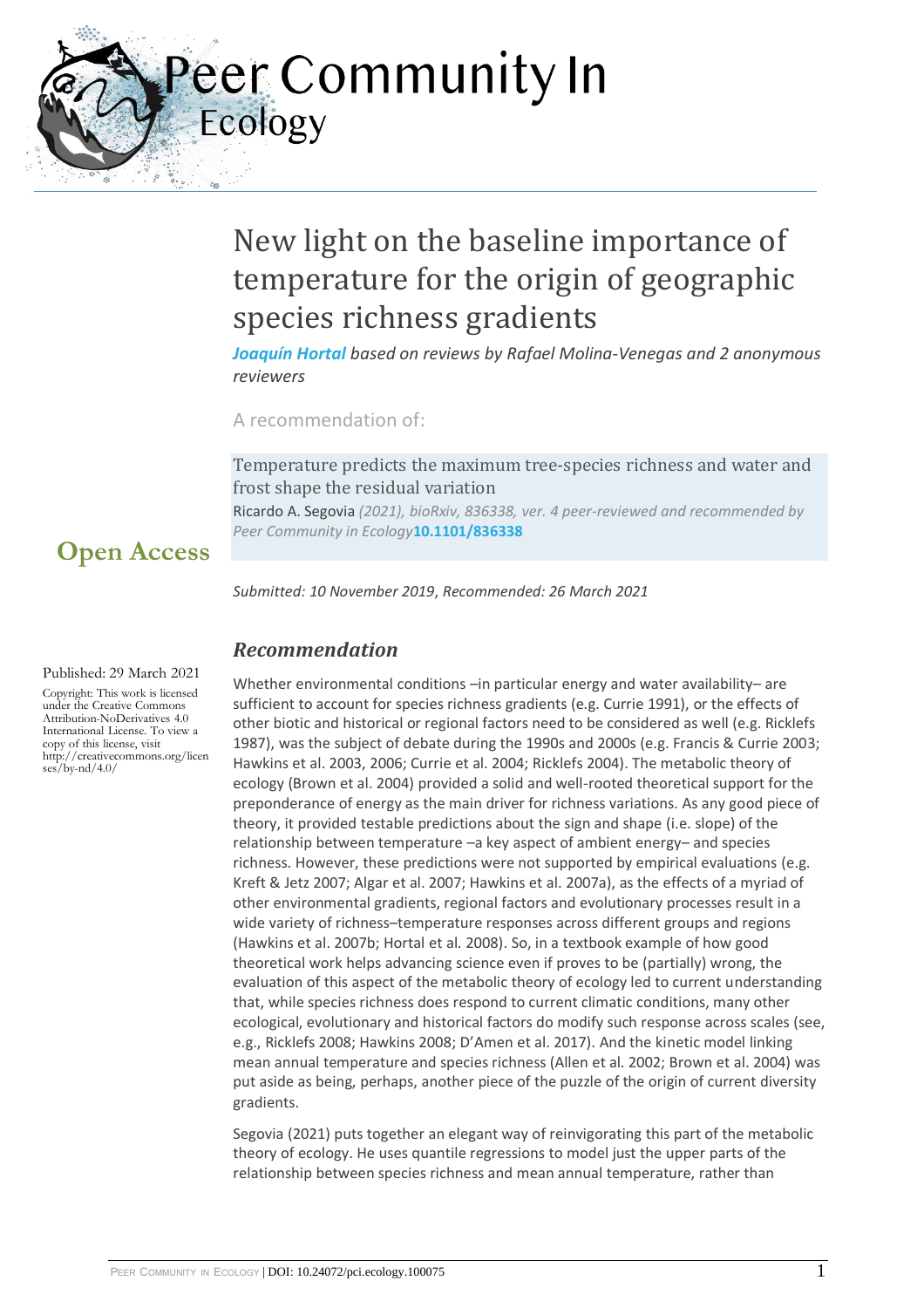

modelling its central tendency through the classical linear regression family of methods –as was done in the past. This assumes that the baseline effect of ambient energy does produce the negative linear relationship between richness and temperature predicted by the kinetic model (Allen et al. 2002), but also that this effect only poses an upper limit for species richness, and the effects of other factors may result in lower levels of species co-occurrence, thus producing a triangular rather than linear relationship. The results of Segovia's simple and elegant analytical design show unequivocally that the predictions of the kinetic model become progressively more explanatory towards the upper quartiles of the relationship between species richness and temperature along over 10,000 tree local inventories throughout the Americas, reaching over 70% of explanatory power for the upper 5% of the relationship (i.e. the 95% quantile). This confirms to a large extent his reformulation of the predictions of the kinetic model.

Further, the neat study from Segovia (2021) also provides evidence confirming that the well-known spatial non-stationarity in the richness–temperature relationship (see Cassemiro et al. 2007) also applies to its upper-bound segment. Both the explanatory power and the slope of the relationship in the 95% upper quantile vary widely between biomes, reaching values similar to the predictions of the kinetic model only in cold temperate environments –precisely where temperature becomes more important than water availability as a constrain to plant life (O'Brien 1998; Hawkins et al. 2003). Part of these variations are indeed related with changes in water deficit and number of frost days along the XXth Century, as shown by the residuals of this paper (Segovia 2021) and a more detailed separate study (Segovia et al. 2020). This pinpoints the importance of the relative balance between water and energy as two of the main climatic factors constraining species diversity gradients, confirming the value of hypotheses that date back to Humboldt's work (see Hawkins 2001, 2008). There is however a significant amount of unexplained variation in Segovia's analyses, in particular in the progressive departure of the predictions of the kinetic model as we move towards the tropics, or downwards along the lower quantiles of the richness–temperature relationship. This calls for a deeper exploration of the factors that modify the baseline relationship between richness and energy, opening a new avenue for the macroecological investigation of how different forces and processes shape up geographical diversity gradients beyond the mere energetic constrains imposed by the basal limitations of multicellular life on Earth.

#### **References**

Algar, A.C., Kerr, J.T. and Currie, D.J. (2007) A test of Metabolic Theory as the mechanism underlying broadscale species-richness gradients. Global Ecology and Biogeography, 16, 170-178. doi: <https://doi.org/10.1111/j.1466-8238.2006.00275.x>

Allen, A.P., Brown, J.H. and Gillooly, J.F. (2002) Global biodiversity, biochemical kinetics, and the energeticequivalence rule. Science, 297, 1545-1548. doi: <https://doi.org/10.1126/science.1072380>

Brown, J.H., Gillooly, J.F., Allen, A.P., Savage, V.M. and West, G.B. (2004) Toward a metabolic theory of ecology. Ecology, 85, 1771-1789. doi: <https://doi.org/10.1890/03-9000>

Cassemiro, F.A.d.S., Barreto, B.d.S., Rangel, T.F.L.V.B. and Diniz-Filho, J.A.F. (2007) Non-stationarity, diversity gradients and the metabolic theory of ecology. Global Ecology and Biogeography, 16, 820-822. doi: <https://doi.org/10.1111/j.1466-8238.2007.00332.x>

Currie, D.J. (1991) Energy and large-scale patterns of animal- and plant-species richness. The American Naturalist, 137, 27-49. doi: <https://doi.org/10.1086/285144>

Currie, D.J., Mittelbach, G.G., Cornell, H.V., Field, R., Guegan, J.-F., Hawkins, B.A., Kaufman, D.M., Kerr, J.T., Oberdorff, T., O'Brien, E. and Turner, J.R.G. (2004) Predictions and tests of climate-based hypotheses of broad-scale variation in taxonomic richness. Ecology Letters, 7, 1121-1134. doi: <https://doi.org/10.1111/j.1461-0248.2004.00671.x>

D'Amen, M., Rahbek, C., Zimmermann, N.E. and Guisan, A. (2017) Spatial predictions at the community level: from current approaches to future frameworks. Biological Reviews, 92, 169-187. doi: <https://doi.org/10.1111/brv.12222>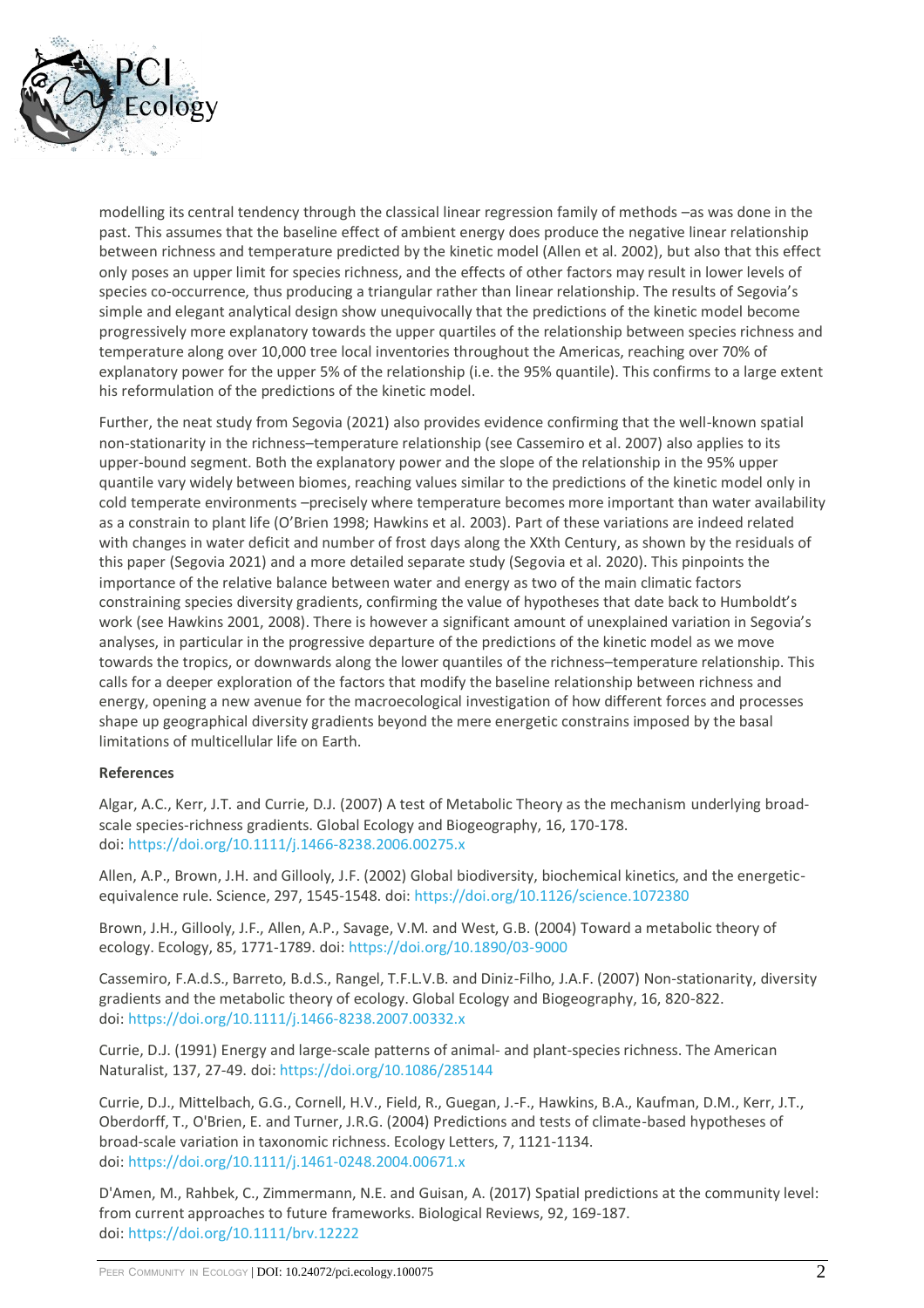

Francis, A.P. and Currie, D.J. (2003) A globally consistent richness-climate relationship for Angiosperms. American Naturalist, 161, 523-536. doi: <https://doi.org/10.1086/368223>

Hawkins, B.A. (2001) Ecology's oldest pattern? Trends in Ecology & Evolution, 16, 470. doi: [https://doi.org/10.1016/S0169-5347\(01\)02197-8](https://doi.org/10.1016/S0169-5347(01)02197-8)

Hawkins, B.A. (2008) Recent progress toward understanding the global diversity gradient. IBS Newsletter, 6.1, 5-8. <https://escholarship.org/uc/item/8sr2k1dd>

Hawkins, B.A., Field, R., Cornell, H.V., Currie, D.J., Guégan, J.-F., Kaufman, D.M., Kerr, J.T., Mittelbach, G.G., Oberdorff, T., O'Brien, E., Porter, E.E. and Turner, J.R.G. (2003) Energy, water, and broad-scale geographic patterns of species richness. Ecology, 84, 3105-3117. doi: <https://doi.org/10.1890/03-8006>

Hawkins, B.A., Diniz-Filho, J.A.F., Jaramillo, C.A. and Soeller, S.A. (2006) Post-Eocene climate change, niche conservatism, and the latitudinal diversity gradient of New World birds. Journal of Biogeography, 33, 770- 780. doi: <https://doi.org/10.1111/j.1365-2699.2006.01452.x>

Hawkins, B.A., Albuquerque, F.S., Araújo, M.B., Beck, J., Bini, L.M., Cabrero-Sañudo, F.J., Castro Parga, I., Diniz-Filho, J.A.F., Ferrer-Castán, D., Field, R., Gómez, J.F., Hortal, J., Kerr, J.T., Kitching, I.J., León-Cortés, J.L., et al. (2007a) A global evaluation of metabolic theory as an explanation for terrestrial species richness gradients. Ecology, 88, 1877-1888. doi:10.1890/06-1444.1. doi: <https://doi.org/10.1890/06-1444.1>

Hawkins, B.A., Diniz-Filho, J.A.F., Bini, L.M., Araújo, M.B., Field, R., Hortal, J., Kerr, J.T., Rahbek, C., Rodríguez, M.Á. and Sanders, N.J. (2007b) Metabolic theory and diversity gradients: Where do we go from here? Ecology, 88, 1898–1902. doi: <https://doi.org/10.1890/06-2141.1>

Hortal, J., Rodríguez, J., Nieto-Díaz, M. and Lobo, J.M. (2008) Regional and environmental effects on the species richness of mammal assemblages. Journal of Biogeography, 35, 1202–1214. doi: <https://doi.org/10.1111/j.1365-2699.2007.01850.x>

Kreft, H. and Jetz, W. (2007) Global patterns and determinants of vascular plant diversity. Proceedings of the National Academy of Sciences USA, 104, 5925-5930. doi: <https://doi.org/10.1073/pnas.0608361104>

O'Brien, E. (1998) Water-energy dynamics, climate, and prediction of woody plant species richness: an interim general model. Journal of Biogeography, 25, 379-398. doi: [https://doi.org/10.1046/j.1365-](https://doi.org/10.1046/j.1365-2699.1998.252166.x) [2699.1998.252166.x](https://doi.org/10.1046/j.1365-2699.1998.252166.x)

Ricklefs, R.E. (1987) Community diversity: Relative roles of local and regional processes. Science, 235, 167- 171. doi: <https://doi.org/10.1126/science.235.4785.167>

Ricklefs, R.E. (2004) A comprehensive framework for global patterns in biodiversity. Ecology Letters, 7, 1-15. doi: <https://doi.org/10.1046/j.1461-0248.2003.00554.x>

Ricklefs, R.E. (2008) Disintegration of the ecological community. American Naturalist, 172, 741-750. doi: <https://doi.org/10.1086/593002>

Segovia, R.A. (2021) Temperature predicts the maximum tree-species richness and water and frost shape the residual variation. bioRxiv, 836338, ver. 4 peer-reviewed and recommended by Peer community in Ecology. doi: <https://doi.org/10.1101/836338>

Segovia, R.A., Pennington, R.T., Baker, T.R., Coelho de Souza, F., Neves, D.M., Davis, C.C., Armesto, J.J., Olivera-Filho, A.T. and Dexter, K.G. (2020) Freezing and water availability structure the evolutionary diversity of trees across the Americas. Science Advances, 6, eaaz5373. doi: <https://doi.org/10.1126/sciadv.aaz5373>

**Cite this recommendation as:**

Joaquín Hortal (2021) New light on the baseline importance of temperature for the origin of geographic species richness gradients. *Peer Community in Ecology, 100075.* **[10.24072/pci.ecology.100075](https://doi.org/10.24072/pci.ecology.100075)**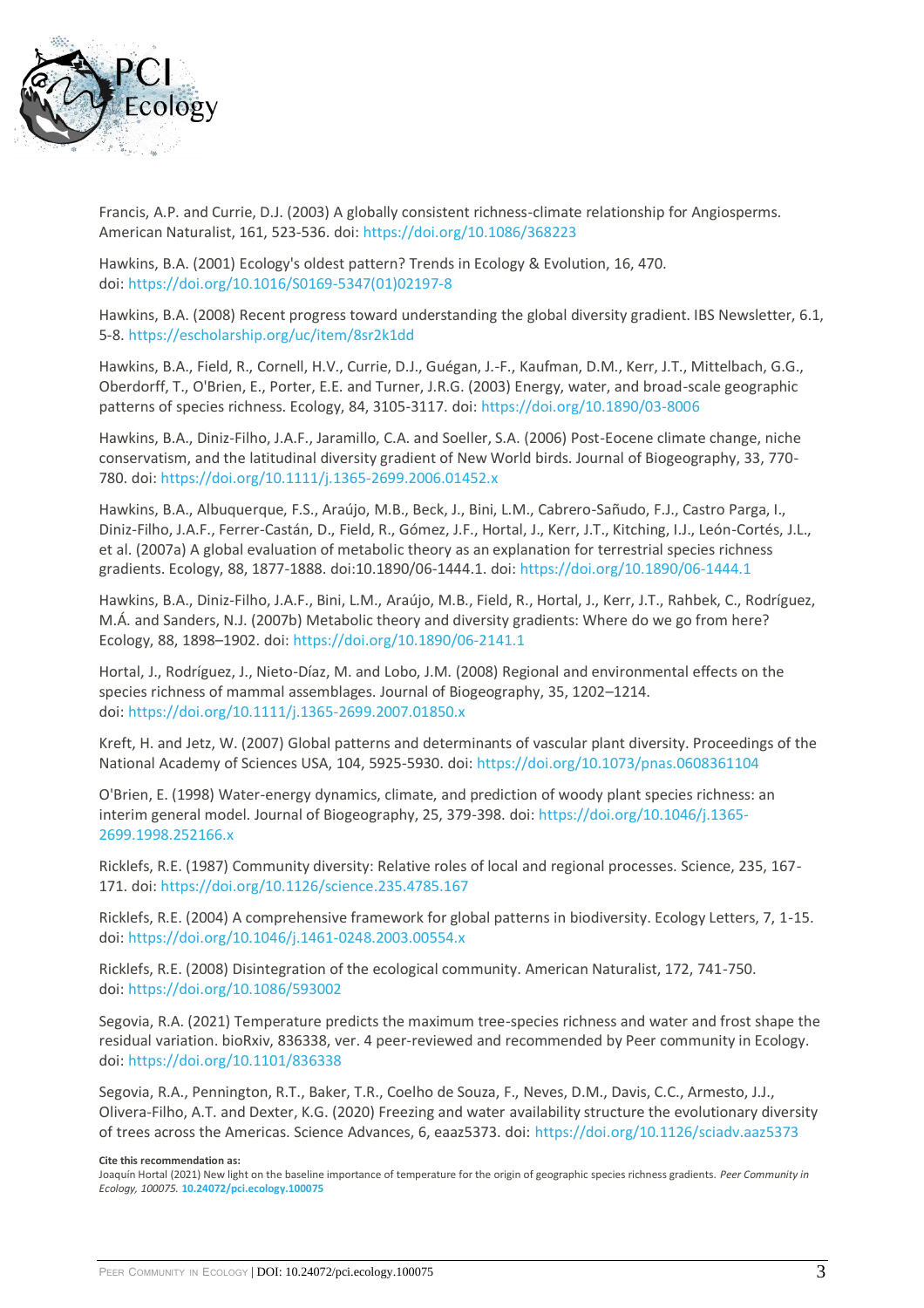

**Reviews** Toggle reviews

# *Revision round #2*

*2021-03-04*

## *Author's Reply*

### **[Download author's reply \(PDF file\)](https://ecology.peercommunityin.org/download/t_recommendations.reply_pdf.bb9f299279a52a36.726576322e706466.pdf)** *Decision round #2*

Your manuscript has significantly improved, and I agree with the two reviewers of this version in that it is a fantastic work, and indeed merits recommendation. I asked a new reviewer expert in quantile regressions to take a look at the criticisms on the method raised before. S/he agrees with your arguments, but also points to a couple of simple methods to address its limitations in what refers to providing metrics of goodness-of-fit. Please follow her/his advice about this issue, and in particular the test for the deviation of the slope from - 0.65; I think it will certainly strengthen your work.

Besides that, Rafael Molina-Venegas provides a number of minor comments that will be quite useful to improve this final version of the manuscript. I'm sure that, after all these revisions are done, the manuscript will be ready for my recommendation.

Thanks again for sending this beautiful work to open discussion throuhg PCI.

*Preprint DOI:* **<https://doi.org/10.1101/836338>**

## *Reviewed by [Rafael Molina-Venegas,](https://ecology.peercommunityin.org/public/user_public_page?userId=1146) 2021-01-28 12:54*

I have revised the new version of the pre-print by Dr. Ricardo Segovia entitled "Temperature predicts the maximum tree-species richness and water and frost shape the residual variation", and I do think the research is simply fantastic. This piece of work clearly shows how the kinetic hypothesis of biodiversity gradients may have been largely underrated due to the use of central tendencies rather than upper bounds (i.e. quantile regressions) in previous modelling exercises, and it also illustrates on the interacting effects of other environmental factors besides mean temperature such as incidence of freezing events and water availability. The former variable is particularly interesting given that environmental information pertaining such drastic, eventual and stochastic climatic events has been comparatively less used in the macroecological literature. I also acknowledge the new cross-biome analysis, which I found largely informative. My criticism is fairly minor, and it mostly revolves around the feeling that that some of the results are perhaps loosely discussed (see comments below). It follows a few comments and suggestions that might hopefully help to lift the manuscript to its maximum informative potential. Congratulations to the author for his fine research.

#### Comments

The topic is introduced in an excessively sharpy manner (line 2), so I would suggest rewording a bit, perhaps including a short sentence to more smoothly introduce the reader to the topic.

Line 86. Please, remove the "a" (i.e. allow for breakpoints in […])

Line 97. I do not think you need the "actually" here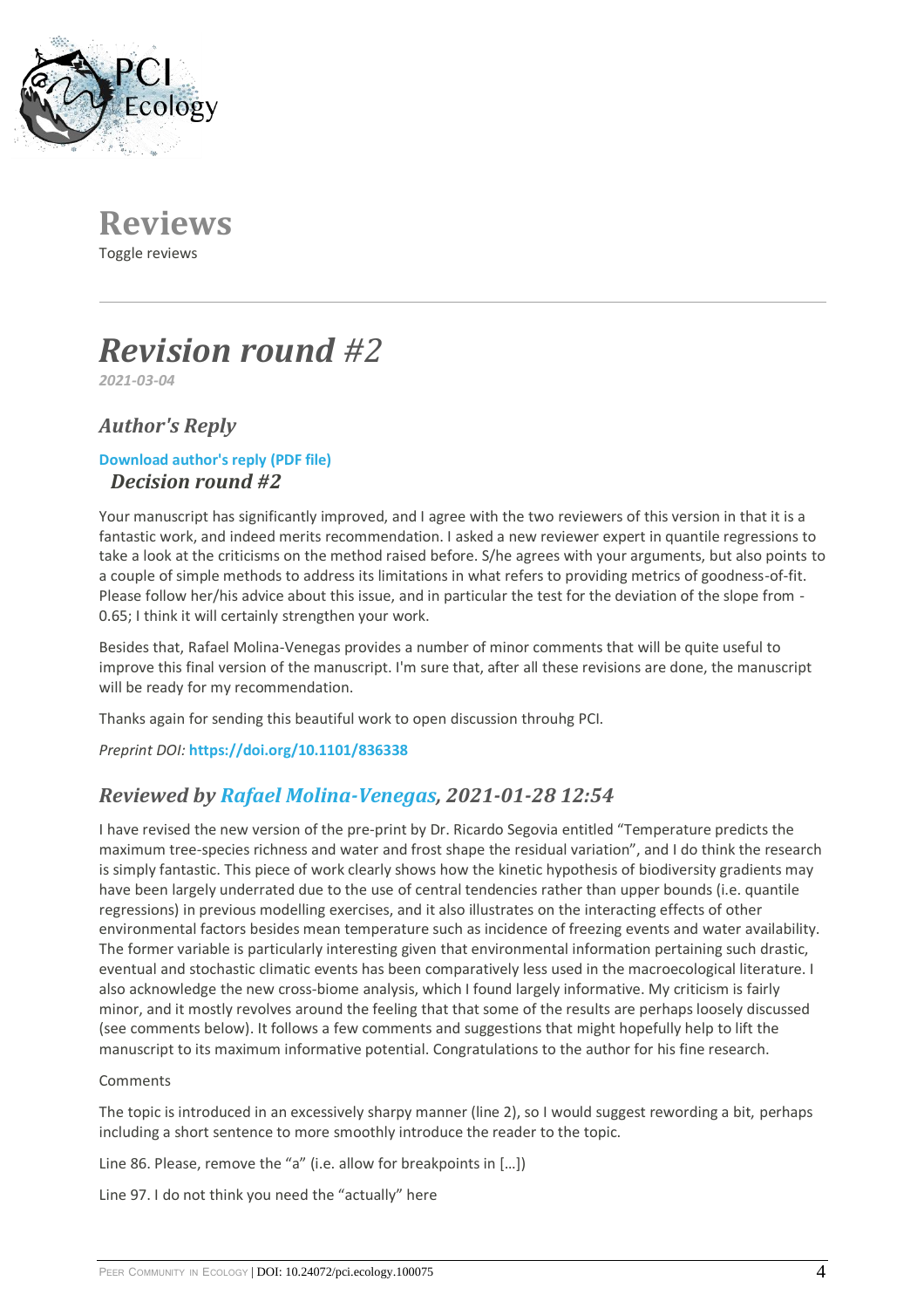

Line 99: I would suggest using "informative" instead of "robust" or alternatively "better fitted" instead of "more robust"

Line 101: I am missing half a sentence here (are not significantly different from those of the linear models)

Line 105: The active voice does not work here. Rewording suggestion: "a linear negative relationship towards the upper bound, where both models fit the better, cannot be rejected"

Figure 1 caption. It should be noted that the SIC criteria was arbitrarily subdued to the t-test when interpreting evidence for model support. As such, the linear models at 75% and 85% bounds were considered as better supported because the non-significant t-tests despite the SIC criteria suggests that the breakpoint models better fit in all cases. Therefore, and given the information the author is intending to show in Figure 1, I think it should be clarified that the breakpoint models were only considered as superior to the linear ones in case both sources of statistical evidence suggested so, and that otherwise the simplest model (i.e. linear) was considered as "best supported".

Line 126. "across biomes" instead of "by biomes"

Line 131. No need for "actually" here

Figure 2 caption. "across the main biomes […]"

Line 179. "model that mechanistically"

Lines 213-215. I think that environment-driven diversifications are nowadays well acknowledged in the literature, so that there is consensus that diversity is not just a function of time and diversification rate. I think that the point here would be simply that previous attempts to explain spatial variation in diversification rates as a function of temperature might have failed due to the use of central tendencies instead of upper bounds. Yet, I am not sure that such contrasts have been conducted so far (i.e. using diversification rates instead of species richness as the response variable in spatial temperature-based models).

Lines 217-220. I do not get this, seems too cryptic to me.

Line 228. I am not an English native speaker, yet I think that testing a relationship "across regions" or "across biomes" actually means exploring the shape of the relationship IN every biome (i.e. the results shown in Figure 2) rather than considering all biomes/regions under the same model.

Lines 254-255. I think this idea could be expanded. For example, well-documented tropical-montane evolutionary radiations (e.g. Hughes 2015, https://nph.onlinelibrary.wiley.com/doi/full/10.1111/nph.13230) probably blurred the macroecological signature of the kinetic hypothesis within tropical biomes.

Lines 255-259. Actually, your models show greater residual variation towards temperate, non-tropical latitudes, so I think this idea is incorrect. Perhaps the author wanted to stress that the -0.65 slope predicted by the kinetic model should only be expected in temperate regions? Besides, the expression "less environmental arrangement" is weird.

Line 265. "factors", in plural.

Lines 288-289. Rewording suggestion: "that prevents dispersion and diversification into "harsh", extratropical environments." Besides, recurrent disturbance (i.e. glaciations) may have also played a key role here…

Lines 296-300. This idea is loosely discussed and too cryptic.

Line 298. "dropping"

Line 304. See comment to lines 254-255

Line 308-311. I do not get this idea.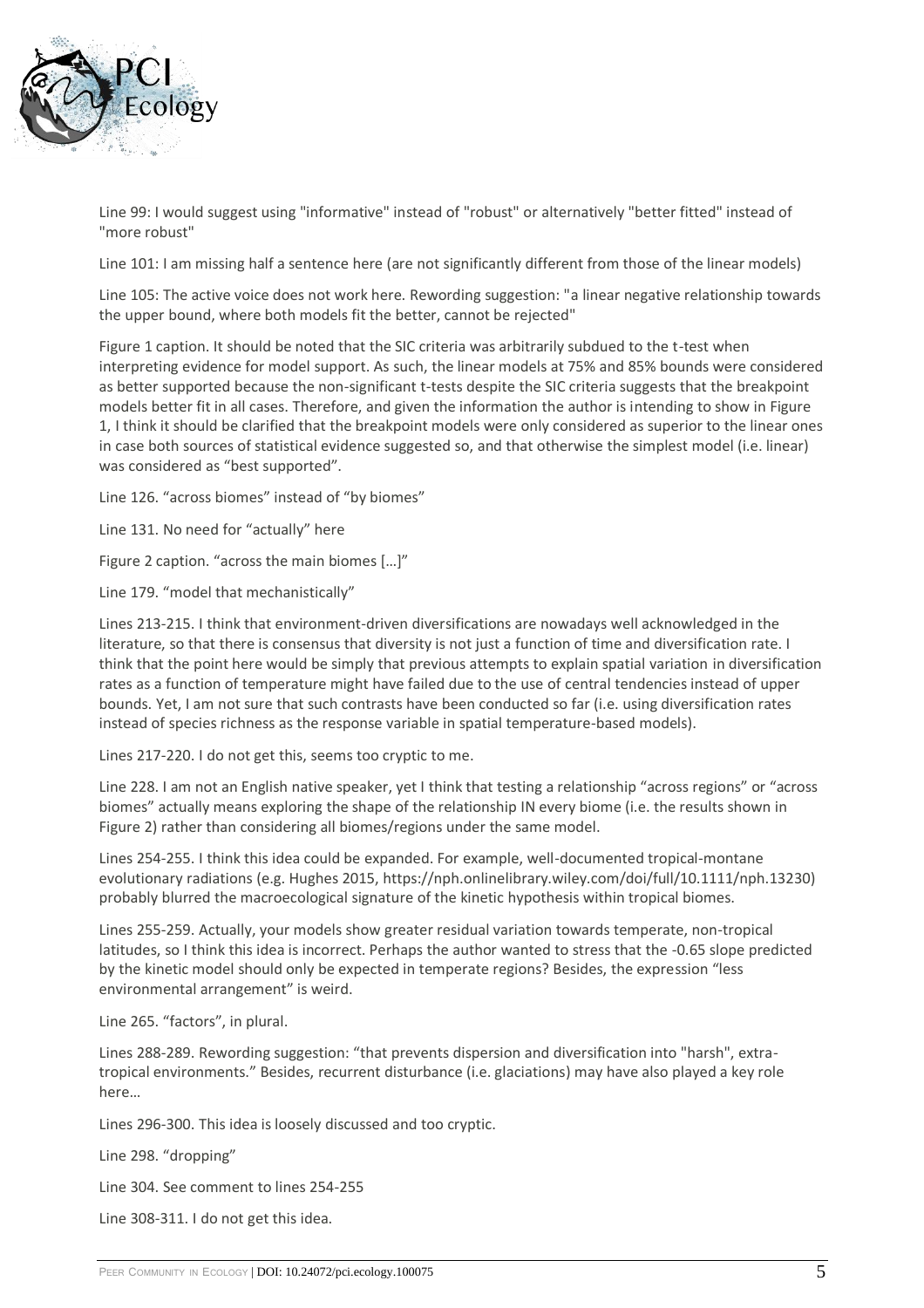

Line 322-324. In my opinion, this is a strong claim that suggests that previous studies are somewhat wrong, and I think it should be toned down. You may simply state that your contribution may serve to reevaluate the metabolic hypothesis in future latitudinal diversity gradient analyses.

Line 429. Please, describe the exact breadth of the ordered categories here and in Figure 5 caption.

## *Reviewed by anonymous reviewer, 2021-03-03 13:34*

I liked this manuscript and I really enjoyed reading it. It is very clear and very well-written, and the topic and idea on how to address the richness-Tª relationship is nice. Upper limits instead of responses to mean values is something quite common in ecology, and it is surprising the amount of effort that has been put on analyzing mean tendencies instead of upper limits; the research topic of this manuscript is a clear example. I have also read the author´s answers to the previous comments raised by the referees and I am quite happy with the arguments made by the author and the way he addressed some of the points. I have not much to say about the manuscript. The methodology is sound and robust. I understand the concerns raised by the referees and the recommender about the lack of a goodness-of-fit measure in quantile reg. similar to the Rsquared, but the author is right when he explains this issue. Unfortunately, R1 does not have the same meaning as R2, and it does not inform about the explained variance. Maybe, one way that could be used to address this concern, somehow, is to check if the slope progressively decreases (or increases in absolute value) from the 5th to the 95th percentiles. This has been previously used by other authors such as:

VanDerWal, J., Shoo, L. P., Johnson, C. N., Williams, S. E. (2009). Abundance and the environmental niche: Environmental suitability estimated from niche models predicts the upper limit of local abundance. The American Naturalist 174: 282–291.

Jimenez-Valverde, A., Aragón, P., Lobo, J. M. (2021). Deconstructing the abundance-suitability relationship in species distribution modelling. Global Ecol Biogeogr. 2021: 30:327–338.

As a minor comment, it would be easy to check if the slopes statistically differ from -0.65.

Congratulations to the author for this enjoyable manuscript.

## *Revision round #1*

*2020-02-17*

## *Author's Reply*

#### **[Download author's reply \(PDF file\)](https://ecology.peercommunityin.org/download/t_recommendations.reply_pdf.8d8efeb008648108.726573706f6e73655f6c65747465722e706466.pdf)** *Decision round #1*

#### Dear author

Sorry for the time taken to reach a decision about your preprint. Briefly, it has been difficult to find reviewers due to the holiday season, and some expected reviews have been delayed. In any case, now we do have two reviews, and both agree with my assessment that the paper may merit a recommendation in PCI, once some key problems with the current version are solved.

More precisely, for the preprint to be recommendable, you need to: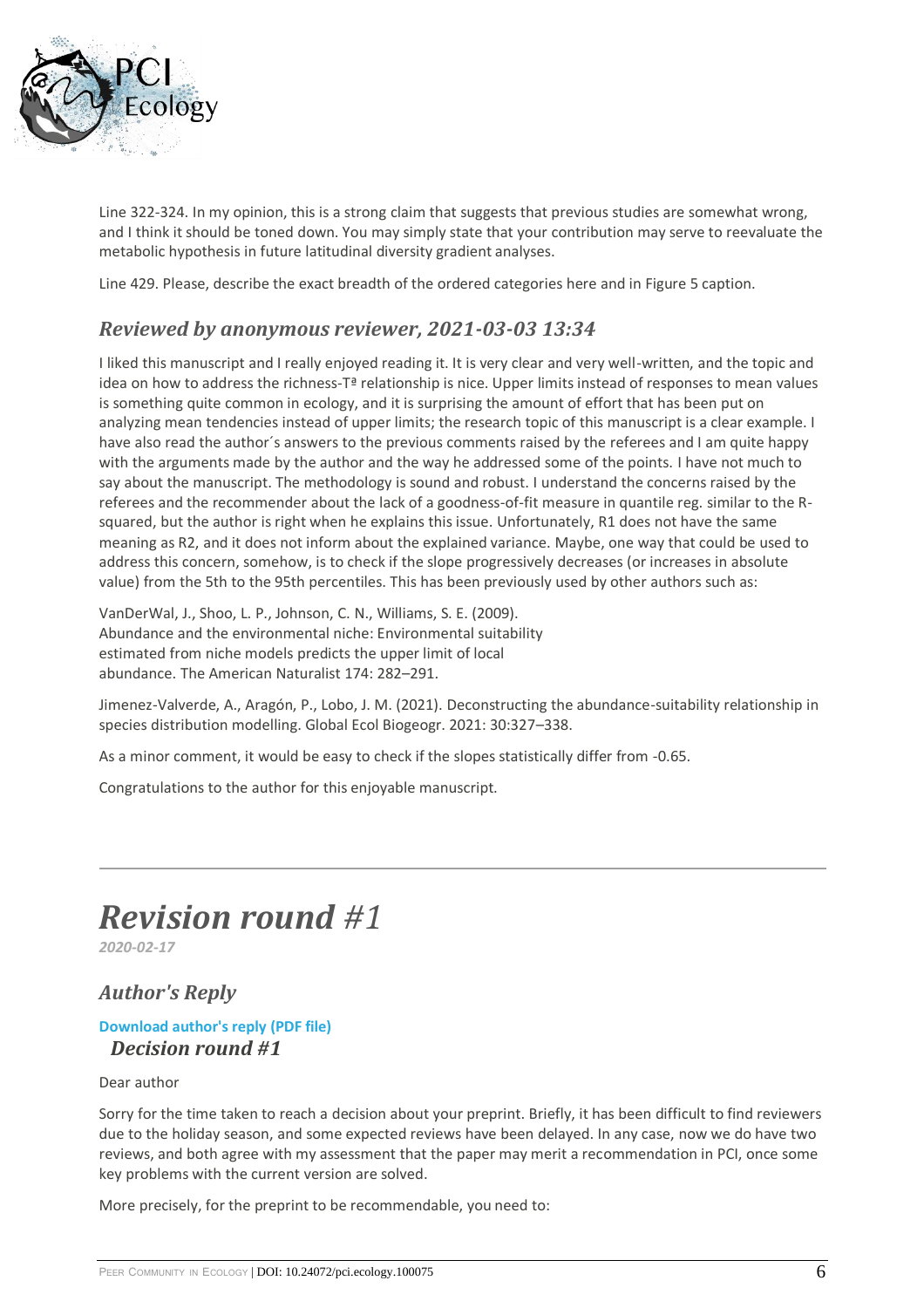

(a) provide a much better theoretical explanation linking the environmental temperature suffered by plants and mean annual temperature, as well as other descriptors of "harshness" such as Freezing Days (by the way, Humboldt first proposal of a mechanism for the latitudinal diversity gradient was precisely harshness; I think Hawkins TREE 2001 highlighted that).

(b) Assess the effects of regional variations on the richness/MAT relationship, ideally using differences between biomes and/or ecoregions, realms and glaciated/unglaciated areas.

(c) Pay special attention to the conversion of units, as it determines the slope values, and make a clearer formulation of your hypothesis about the slope that allows identifying the actual slope that is assessed. Current information in the methods is not enough so as to ascertain the exact way you may reach a comparable -0.65 slope.

(d) Provide estimates of the goodness of fit of the models. It could be argued that within an informationtheory-based hypothesis testing framework goodness of fit is not needed - because you effectively assess whether/to which extent some hypotheses are informative or not. However, you use AIC for comparing between alternative models, which leaves the reader with no information about which is the power of these models to "explain" the data. If goodness-of-fit lies below, say, 5%, we are talking about massive residuals and limited explanation of the overall phenomenon of richness. If, on the contrary, such percentage goes above 30 or even 40% of variation, that is really a lot. If you account for (b) and you end up having final models that include MAT, Frost Days, CWD, biome and realm, for example, and that accounts for more than half of the variation, your results will be much more convincing that if you explain one third of richness variations, and most of it is due to regional efects.

See the reviewer's assessments for more details on these four points, and several other issues. Among these, let me highlight that you should avoid using MAT as abbreviation in the title (Mean Annual Temperature or simply Temperature would be more clear, and of course informative), and also that this manuscript desperately needs maps with richness and residual values, to allow the readers to assess your results in a wider extent.

I am looking forward to receive a revised version of the preprint, together with a detailed answer to the comments provided. I'm convinced that your research has enough quality so as to finally merit a recommendation in PCI Ecology.

All the best,

Joaquín

*Preprint DOI:* **<https://doi.org/10.1101/836338>**

## *Reviewed by [Rafael Molina-Venegas,](https://ecology.peercommunityin.org/public/user_public_page?userId=1146) 2020-01-08 16:04*

**[Download the review \(PDF file\)](https://ecology.peercommunityin.org/download/t_reviews.review_pdf.aa8ace6e2e320c88.54686520617574686f722070726573656e747320616e20696e746572657374696e67207069656365206f6620776f726b20746861742061696d656420746f2070726f7665207468617420746865206b696e65746963206879706f746865736973206f662062696f646976657273697479206d6179206e6f74207361746973666163746f72696c79206578706c61696e207468652063656e7472616c2074656e64656e637920696e207370656369657320722e706466.pdf)**

#### *Reviewed by anonymous reviewer, 2020-02-17 11:50*

This is a nicely conducted, straightforward macroecological assessment of which are the actual effects of temperature on species richness. As any good macroecological work, it has the strengths and limitations of the discipline: while it makes a massive use of data – thus providing robustness, it also makes some oversimplifications – so statements about the real meaning of the relationships found need to be made with caution.

One of these oversimplifications is how you refer to temperature throughout the text (BTW, please avoid using the abbreviation in the title!). Perhaps the most worrying is in the opening paragraph, where you state that mean annual temperature would be the main driver of richness. This is not what Brown, Allen and colleagues said, for the average of the monthly averages means nothing in biological terms. This variable is a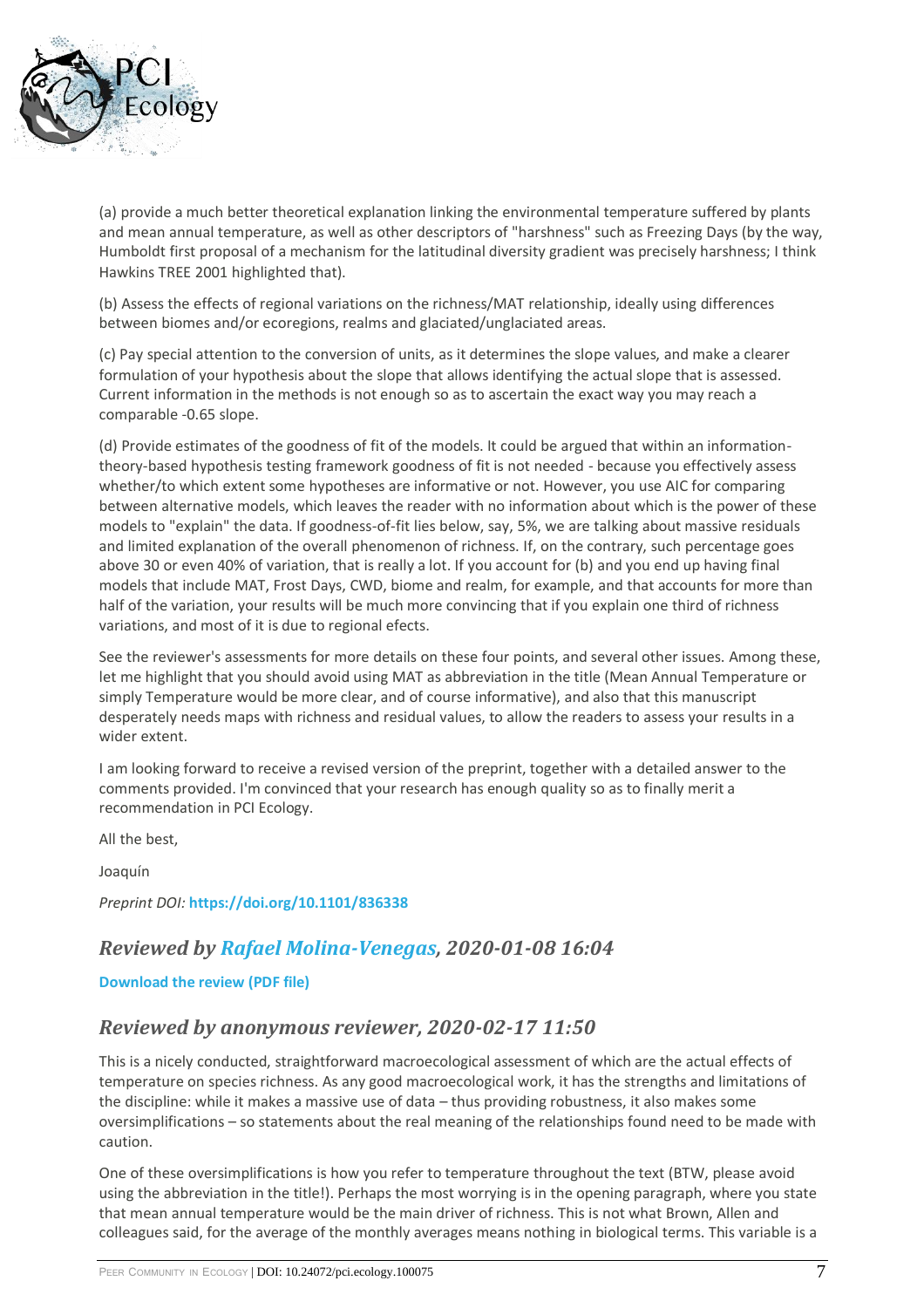

proxy for the general temperature conditions in each place throughout the year; as such it tells a lot about the (lack of) harshness of the conditions for life in each place, but it tells nothing about the mechanisms you are talking about here. As Brown and colleagues lined them up in their Metabolic Theory, the limit to life growth (and richness) is given by the temperature of activation of enzymatic reactions, which gives the approximate slope of - 0.65. Therefore, the important factor is the temperature experimented by the cells, and more precisely for how long this temperature is available throughout the year in environmental conditions. This would be the physiological limit imposed by temperature to population growth and several aspects of diversity, including richness. In absence of such value (time with environmental temperatures suitable for enzymatic reactions), or of other a priori more adequate proxies such a Growing Degree Days, Frost Days, or the like, mean annual temperature could be used as a substitute, assuming that the higher the average temperature throughout the year, the more time with temperatures adequate for normal cell functioning, the lower the energetic costs for organic functioning, and the higher the population growth, diversification rates and the conundrum of mechanisms leading to higher species richness.

Well, I'm missing at least part of this theoretical introduction in your text. Perhaps not all of this, but at least a sharper justification for the use of mean temperatures as proxies, indicating the mechanisms linking temperature with richness, and why MAT could be a good proxy for that. In fact, to me the most important of your results (the relationship between residuals and Frost Days) would be highlighted much better if this theoretical framework was properly outlined. And so would be Water Deficit, another measure of the quantity of time available for proper biological activity.

Also, I'm missing two key papers by Hawkins et al (2007a,b) from the original evaluation of the Metabolic Theory. In the first a number of authors assessed whether the relationships between richness and temperature followed the -0.65 slope for many groups and regions (almost none of them did follow it;, and in the second a subset of them provided several arguments of why this should be an expected outcome; their main argument was that even if such limit to enzymatic activity was universal, the course of evolution would lead most of biodiversity to escape from the limitations it imposes through evolving many different strategies (endothermy, cell wall structures to create microclimates, etc.) that following my argument above would lead to longer times with adequate cell functioning throughout the year, escaping from environmental temperature conditions. The fact that you find that MAT could be a limit to maximum richness and frost alters these numbers is somehow related with this realisation in Hawkins et al 2007b, although it contradicts to some extent the findings in Hawkins et al 2007a. Referring to such literature, and some other key papers on physiological limits (e.g. Peck et al. 2009, Peters et al. 2016, Brodie 2019, or some papers in a recent Phil Trans issue, see Spicer et al. 2019).

Besides that, your work is undermined by the lack of accounting for regional effects. The slope of the relationship between species richness and temperature is well known to vary in space (e.g. Cassemiro et al. 2007, Hortal et al. 2011, etc.) according to several factors such as glaciations and differences among regional communities (sensu Ricklefs 2008, 2015). So while reading it I feel constantly guessing that the alternative hypothesis that the relationship between richness and temperature varies significantly in space by factors other than frost.

To assess this, all time I'm missing a map to locate studies with their richness and another with their residual values. This paper desperately needs these two maps. But also, the robustness of your results is compromised by the lack of assessments of effect differences between different types of regions. Accounting for this could be easy by adding as cofactors biogeographic realms, biome maps, glaciated/unglaciated areas, etc. I would be really surprised to find that there are no differences between regions, biomes, ecoregions or areas that suffered glaciations or not. But if that is the case, then the importance of your paper would increase a lot.

Besides these major problems, there are several typos (e.g, in the abstract "attempts to explain (…) richness HAVE focused"), but most importantly there are a few idiomatic problems here and there, so a light English revision is needed. In particular, the following sentences need to be reworked:

- Last sentence of the abstract is confusing, it needs to be rewritten